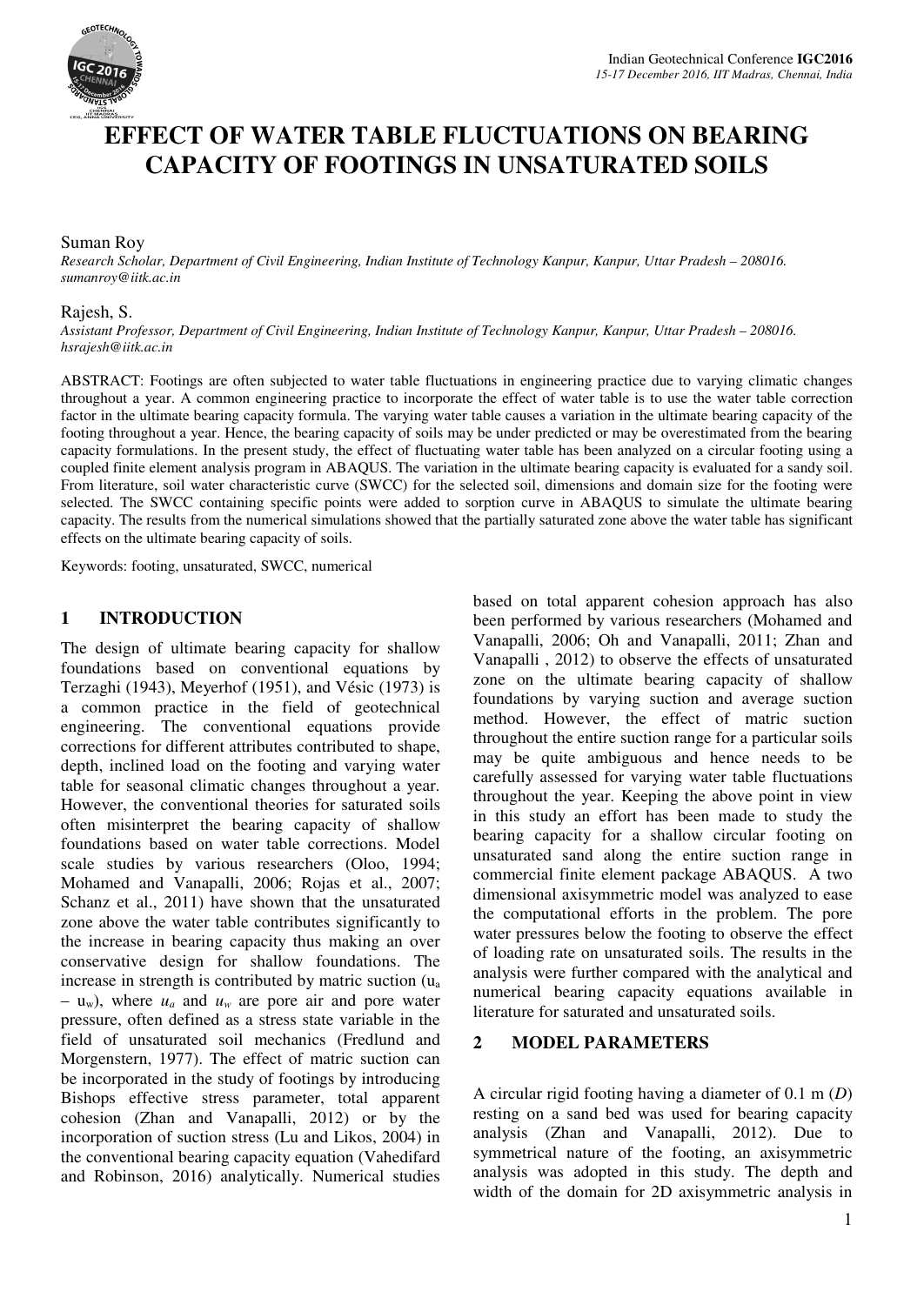## EFFECT OF WATER TABLE FLUCTUATIONS ON BEARING CAPACITY OF FOOTINGS IN UNSATURATED SOILS

ABAQUS was equivalent to 0.6 m and 0.45 m respectively (Vanapalli and Mohamed, 2013). The bottom of the domain was kept fixed while vertical rollers were applied on either sides of the domain.



Fig 1. Bounday conditions and Meshing (*D*/100) for the axisymmetric circular footing

The sand was modelled as a Mohr-Coloumb frictional material with the properties are given in the Table 1. The elastic modulus for saturated sand was taken after Zhan and Vanapalli (2012). For unsaturated sands, the elastic modulus was modified after Oh et al. (2009) and the values for subsequent suction are shown in Table 2. The cohesion and frictional angle for unsaturated sands were kept same as saturated sands. For unsaturated bearing capacity analysis, Bishops effective parameter approach is used in ABAQUS. The effect of matric suction is incorporated by giving the soil water characteristic curve (SWCC) measured by Vanapalli and Mohamed (2013) by Tempe cell apparatus in the sorption property for material modelling. A coupled pore fluid stress analysis is thus performed using the step soil in ABAQUS in bearing capacity analysis.

Table 1. Material properties for sand

(After Vanapalli and Mohamed , 2007)

| Material parameters             |                        |
|---------------------------------|------------------------|
| Drained friction angle $(\phi)$ | 35.3 <sup>o</sup>      |
| Drained cohesion $(c')$         | $0.6$ kPa              |
| Dilation angle $(\psi)$         | 3.53°                  |
| Unit weight                     | $16.02 \text{ kN/m}^3$ |
| Saturated permeability          | 3E-006 m/sec           |
| Initial Void ratio              | 0.63                   |

Table 2. Elastic Properties for sand at different suctions

(After Zhan and Vanapalli, 2012)

| $E_{\text{sat}}/E_{\text{unsat}}$ (kPa) | v   |
|-----------------------------------------|-----|
| 4622                                    | 0.3 |
| 16546.76                                | 0.3 |
| 25698.32                                | 0.3 |
| 28748.84                                | 0.3 |
|                                         |     |

## **3 VALIDATION OF MODEL AND MESH SENSITIVITY ANALYSIS**

The bearing capacity analysis of the circular rigid footing resting on saturated soil was simulated by strain controlled loading. A geostatic step was initiated with zero pore water pressure at the nodes on the topmost part of the domain to denote water table for saturated sands. The transient consolidation stage was immediately followed after geostatic step with a maximum pore pressure increase of 0.005 kPa per increment. In order to avoid divergence of solution for purely frictional materials, the solver matrix was kept unsymmetric and automatic stabilization step with dissipated energy fraction was initiated during the transient consolidation stage. Four node axisymmetric quadrilateral, bilinear displacement, bilinear pore pressure, reduced integration and hourglass control element (CAX4RP) was used in the analysis. The pore fluid/stress element was incorporated in order to simulate the effect of pore water pressure under geostatic stress condition automatically. Equal vertical velocity was applied at the nodes beneath the footing. The loading velocity was kept at 1.44E-10 m/sec to ensure drained shearing step.

The mesh sensitivity analysis for saturated soil of the entire domain was performed using five different mesh sizes as shown in the Figure 2. The variation of vertical pressure with the vertical settlement for the circular footing resting on sand was compared for all the five domains to determine the mesh sensitivity. Finer mesh was adopted near the base of the footing to take care of stress concentration which increases with the distance from center of the footing. The maximum mesh size was kept *D*/2 for every case while the minimum mesh size was varied from *D*/20 to *D*/200 to study the mesh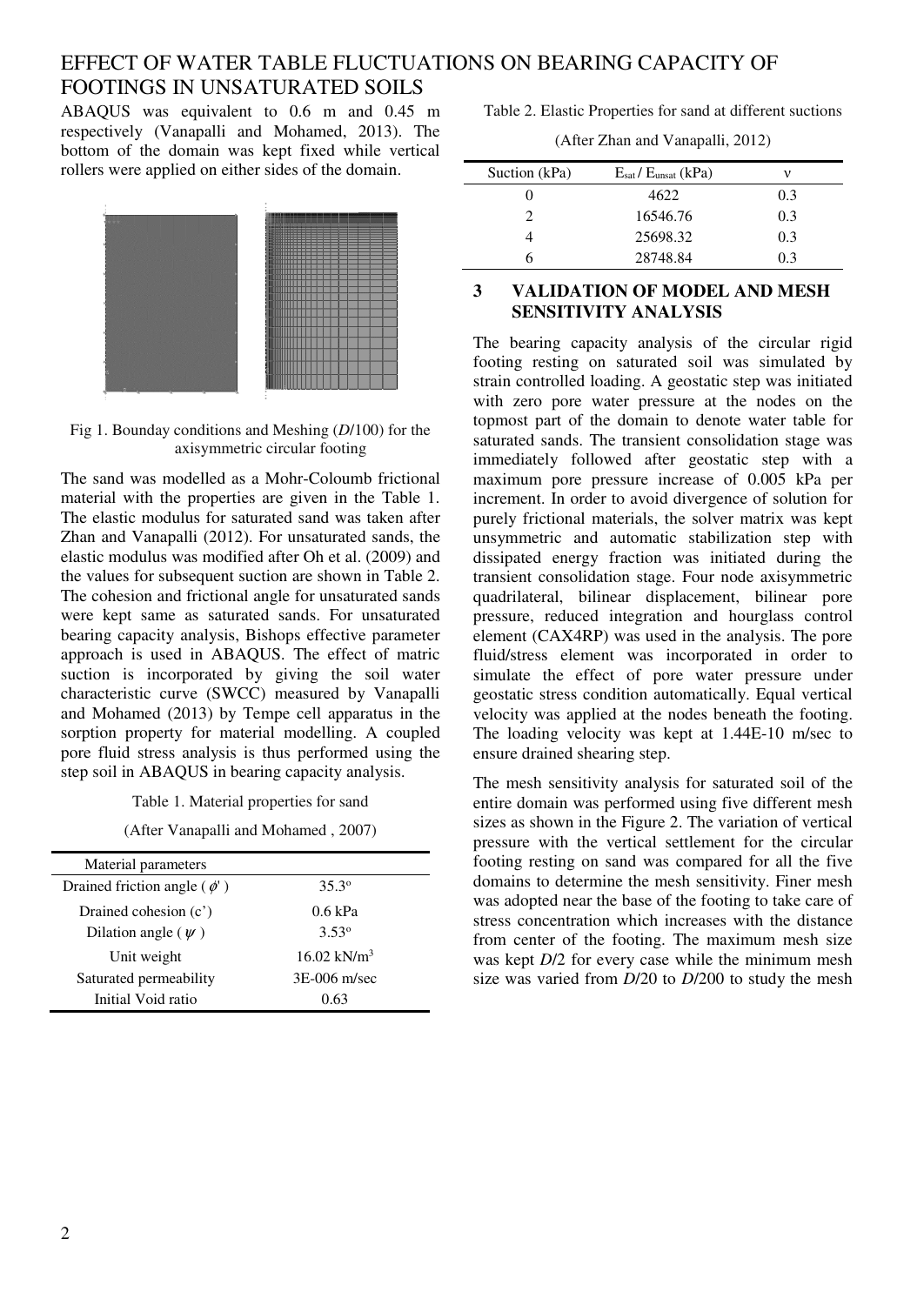convergence.



Fig 2. Mesh convergence analysis and Validation

It is seen from Fig 2. that a mesh size of *D*/100 is sufficient to get a reasonable numerical result. A comparison of the numerical result obtained from ABAQUS with Terzaghi's Bearing capacity equation for the same problem is also shown in Fig.2. The numerical analysis shows an ultimate bearing capacity of 66 kPa which is close to 58 kPa obtained from Terzaghi's Bearing capacity equation.

### **4 FOOTING AT VARIED WATER TABLE DEPTHS**

The water table was varied at three different depths for the axisymmetric circular rigid footing on sand according to Mohamed (2014). The average suction for three different depths of water table corresponded to 2, 4 and 6 kPa respectively. The water table was simulated at a particular depth by imposing a boundary condition of zero pore water pressure at the nodes for the given depth. The water table corresponding to 2, 4 and 6 kPa was 0.2, 0.35 and 0.6 m respectively as reported by Mohamed (2014). The suction values at specific depths as measured by Mohamed (2014) was provided at the initial stage. The unsaturated property of the soil was given in accordance with the SWCC of sand measured by Tempe cell apparatus (Vanapalli and Mohamed, 2013). The SWCC was incorporated in the finite element software ABAQUS using the table for sorption to simulate the Bishop's effective stress formulation  $\sigma$  as shown in the equation below.

$$
\overline{\sigma}^* = \sigma + (\chi u_w + (1 - \chi)u_a)I
$$

where  $\chi$  is a factor depending on saturation and is assumed to be equivalent to the saturation of the medium,  $\sigma$  is the total stress while  $u_a$  and  $u_w$  are pore air and pore water pressure respectively. A geostatic step was initiated followed by a transient consolidation

step in the analysis. The rate of loading during transient consolidation analysis was assumed to be same as the validated model study on saturated sands. The initial time step was assumed to be 1 instead of 8000 as for partially saturated pore fluid stress analysis a much lower increment is advisable in order to avoid divergence in the solution. A comparison of the circular footing at varied water table depths is shown in Fig. 3.



Fig 3. Vertical Pressure vs Settlement curve for different water table depths

A comparison of the pore water pressures at different depths vertically below the footing surface for different water table locations is shown in Fig. 4. The results show that the pore water pressure shows some variations from the hydrostatic profile the maximum suction is observed at the top layer near the footing.



Fig 4. Pore pressure profile for different water table depths below the footing

The ultimate bearing capacity for varying water table depths increases to about three folds with the increase in water table depth. The drained analysis step is